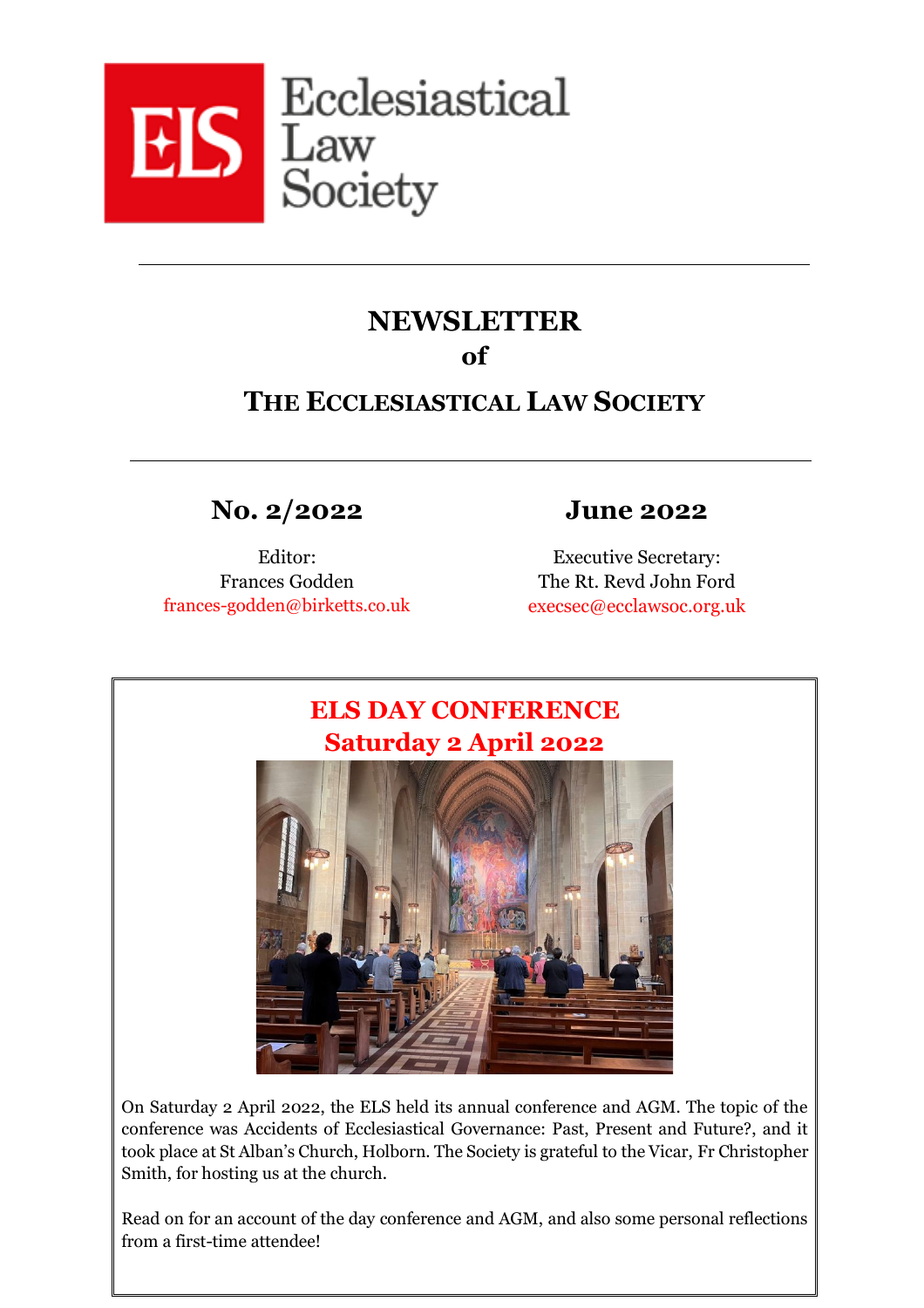# **NEWS & NOTICES**

## **ANNUAL MEMBERSHIP RENEWALS**

Emails are being sent to all ELS members about annual membership renewals, due on 1 July 2022, using our new Mailchimp mailing system. If you don't receive an email by the end of the week, please check your spam filters and junk mail, or contact us for help. See [here](https://ecclawsoc.org.uk/membership/renew/) or [email](mailto:finance@ecclawsoc.org.uk) our finance officer, Stephen Hogg.

## **ECCLESIASTICAL LAW MOOT**

The Inner Temple Mooting Society in conjunction with the ELS is delighted to announce the return of the Ecclesiastical Law Moot. This year, 16 competitors will be taking part, starting with a virtual first round on 13 June 2022 judged by Inner Temple's Master of Mooting Mark Hill QC and the Worshipful Ruth Arlow, Chancellor of the Diocese of Salisbury.

The four most successful mooters will compete in the final on 2nd July 2022 at Temple Church. We are delighted to have Morag Ellis QC leading a panel of three judges for this event.

Members of The Ecclesiastical Law Society are warmly invited and encouraged to attend the final, to witness the display of talent amongst the next generation of Ecclesiastical advocates. Please arrive from 10.30 to allow the moot to begin promptly at 11.00.

More information available [here.](https://ecclawsoc.org.uk/ecclesiastical-law-moot-2022/)

## **POSTPONED - CHANCERY COURT OF YORK LECTURE**

*In the light of the impending rail strike, the difficult decision has been taken to postpone the lecture by Professor Norman Doe planned for Thursday 23 June at York Minster. It is hoped to reschedule the lecture for September. When the date is confirmed information will be posted on the ELS website.*

## **ELS DAY CONFERENCE - REPORT**

On Saturday 2 April 2022, the ELS held its annual conference and AGM. The topic of the conference was *Accidents of Ecclesiastical Governance: Past, Present and Future?*, and it took place at St Alban's Church, Holborn. The Society is grateful to the Vicar, Fr Christopher Smith, for hosting us at the church.



The day began with a fascinating lecture by Professor Norman Doe on the historical development of the Church of England's constitution, especially in the writings of the church's lawyers. Later in the morning, the Rt Revd Pete Broadbent brought things up to date with stimulating reflections on the current workings of General Synod, and some thought-provoking questions and proposals. To both these papers, and throughout the day, the Revd Professor Alison Milbank provided insightful theological responses and reflection.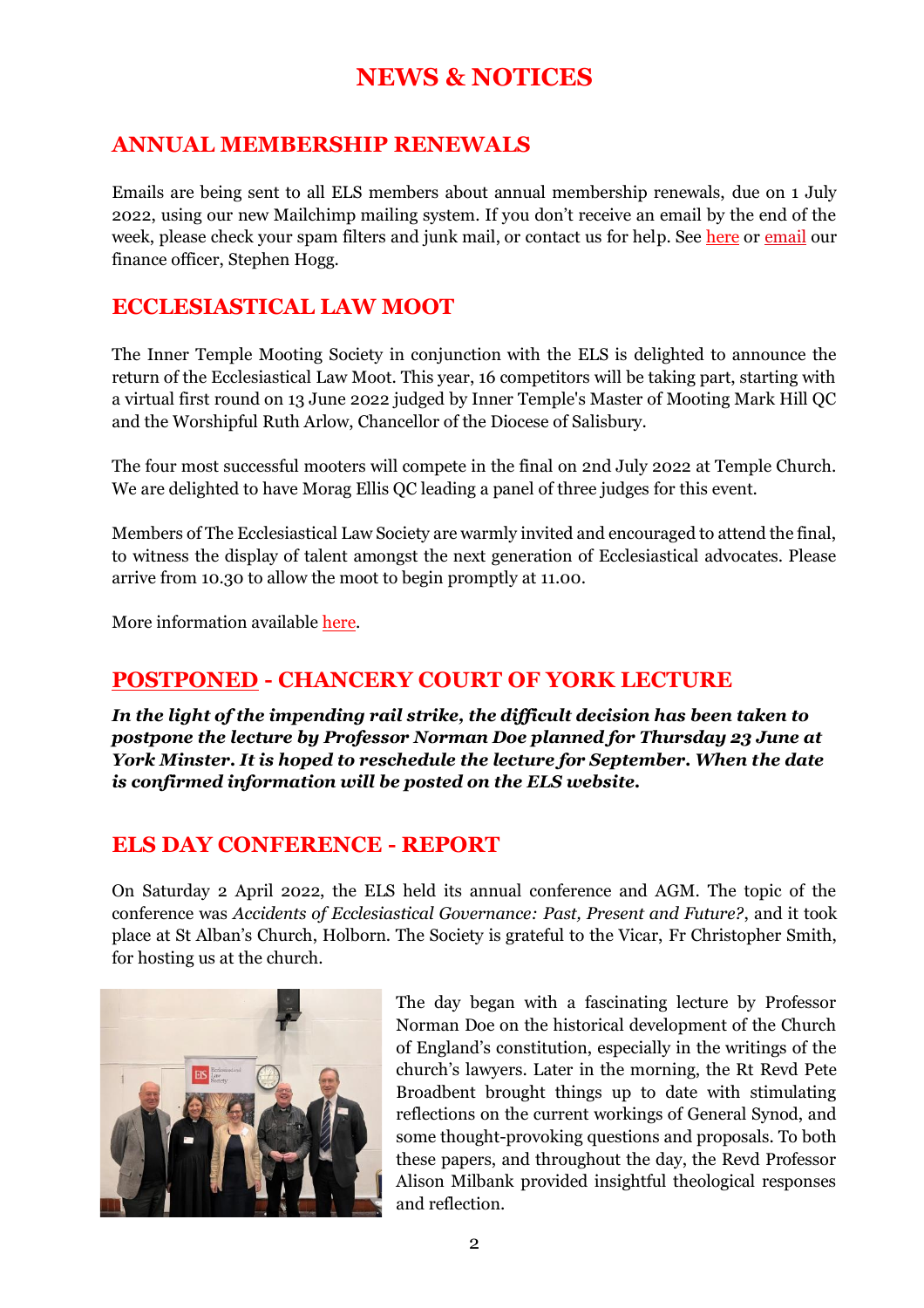After lunch, the Society held its AGM, chaired by Elizabeth Wilson, chair of the ELS. The Revd Paul Benfield was elected as treasurer, and the Rt Revd Martin Warner as vice-chair. Elected as trustees were the Worshipful Ruth Arlow, the Ven Moira Astin, Paul Barber, the Revd Stephen Coleman, and Frances Godden.

A wide-ranging plenary session followed, chaired by the Society's President, the Rt Revd Christopher Hill, with shorter papers and contributions from the floor.



The day concluded with Choral Evensong in church, sung by St Alban's choir.

*It is expected that a full report of the day will be published in the Society's Journal in due course. Many thanks are due to all the speakers and those involved in planning the day so effectively.*

# **ELS DAY CONFERENCE – PERSONAL REFLECTIONS**

*Ed Day, ordinand, writes about his first experience attending an ELS conference.* 

In April, although having been a member of the Ecclesiastical Law Society for a couple of years, I for the first time attended the annual conference and AGM in person at St Alban's, Holborn. The title for this year's conference was the intriguingly enticing, if a little delphic: 'Accidents of Ecclesiastical Governance: Past, Present, and Future?'

Beginning, as one would rightly expect, with the past, Professor Norman Doe delivered a fascinating and detailed paper on the history of the expression and presentation of the Church of England's constitution. Professor Doe began with early modern thinkers and jurists such as Richard Hooker and energetically brought the conference through the centuries with the use of seminal figures including Richard Grey, Richard Burn, Sir Robert Phillimore, and A. C. Dicey. Now in the present, Bishop Pete Broadbent – using his practical episcopal experience over the past two decades – spoke on the present challenges posed to synodical governance and the work of the Renewal and Reform Programme. Both papers were followed by theological reflections from Professor Alison Milbank, who provided food for thought and prompted discussion between panel members and those in attendance; making for an entertaining and lively plenary session to conclude.

The conference, as a whole, eruditely considered the practical future of the Church of England's structures as well as local mission and ministry within the Church. The topicality and relevance of the discussions has provided me with even more confidence in the utility of studying ecclesiastical law for the benefit of the Church's mission. Not only was I provided with a vital consideration of the Church's immediate future from a legal perspective, but I have come away with ample ammunition for the next, inevitable, debate in the common room of my theological college.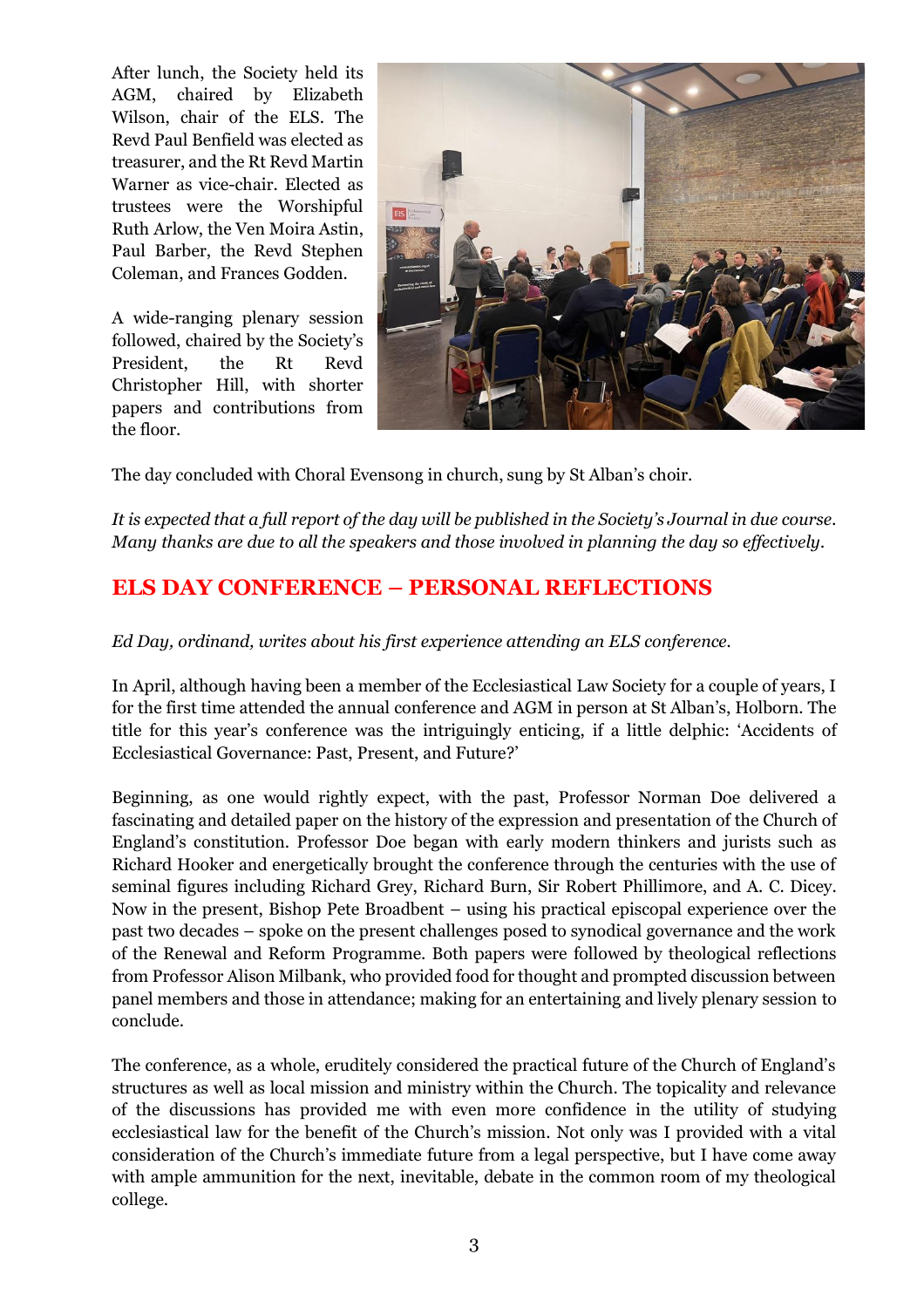## **CANON LAW AT CUDDESDON**



In May, the ELS delivered an introduction to canon law for students at Ripon College Cuddesdon who are soon to be ordained.

The teaching was very well-received, and the most frequent comment on the evaluation forms was a desire that the sessions could have been longer!

Thank you to the Principal, Bishop Humphrey Southern (*pictured, middle, with the Revd Stephen Coleman, left, and the Revd Russell Dewhurst right*), for a warm welcome.

We'll be visiting at least two more TEIs in June, and we hope to expand this offering to more Colleges and Courses in future years.

### **LYNDWOOD LECTURE 2022**



On 22 March, the Ecclesiastical Law Society and the Canon Law Society of Great Britain and Ireland gathered for the Lyndwood Lecture 2022. This biennial event had been postponed from 2020 because of the pandemic, so it was very good finally to be able to meet together again and to hear the lecture.

The Revd James Conn SJ, Superior of the Casa Santa Maria in Rome, spoke on the topic "Clergy Discipline in the Catholic Church: Highlights of the new penal law of the Code of Canon Law"

Fr Conn's magisterial lecture covered the new Book VI of the Code, giving an expert description of its provisions, setting it into its wider canonical context, and raising some questions for future research or discussion.

The lecture was introduced by the Revd Frank Bradley, President of CLSGBI, and the Revd Stephen Coleman, trustee of the ELS, gave the vote of thanks. The Lyndwood Lecture is one institution that brings together Roman Catholic and Anglican canon lawyers, both of which traditions were represented in the audience for the lecture.

Sadly, the ongoing effects of COVID meant that some people who had planned to attend were unable to do so. Fortunately, the church of All Hallows by the Tower, our hosts, livestreamed the lecture. As well as those present in London, over 250 viewers joined the lecture from all over the



world. Questions were taken not only from those present but also, via Twitter, from those watching online. Both societies are most grateful to All Hallows' for making this possible.

A recording of the lecture can be seen onlin[e here.](https://livestream.com/ahbtt/events/10266401)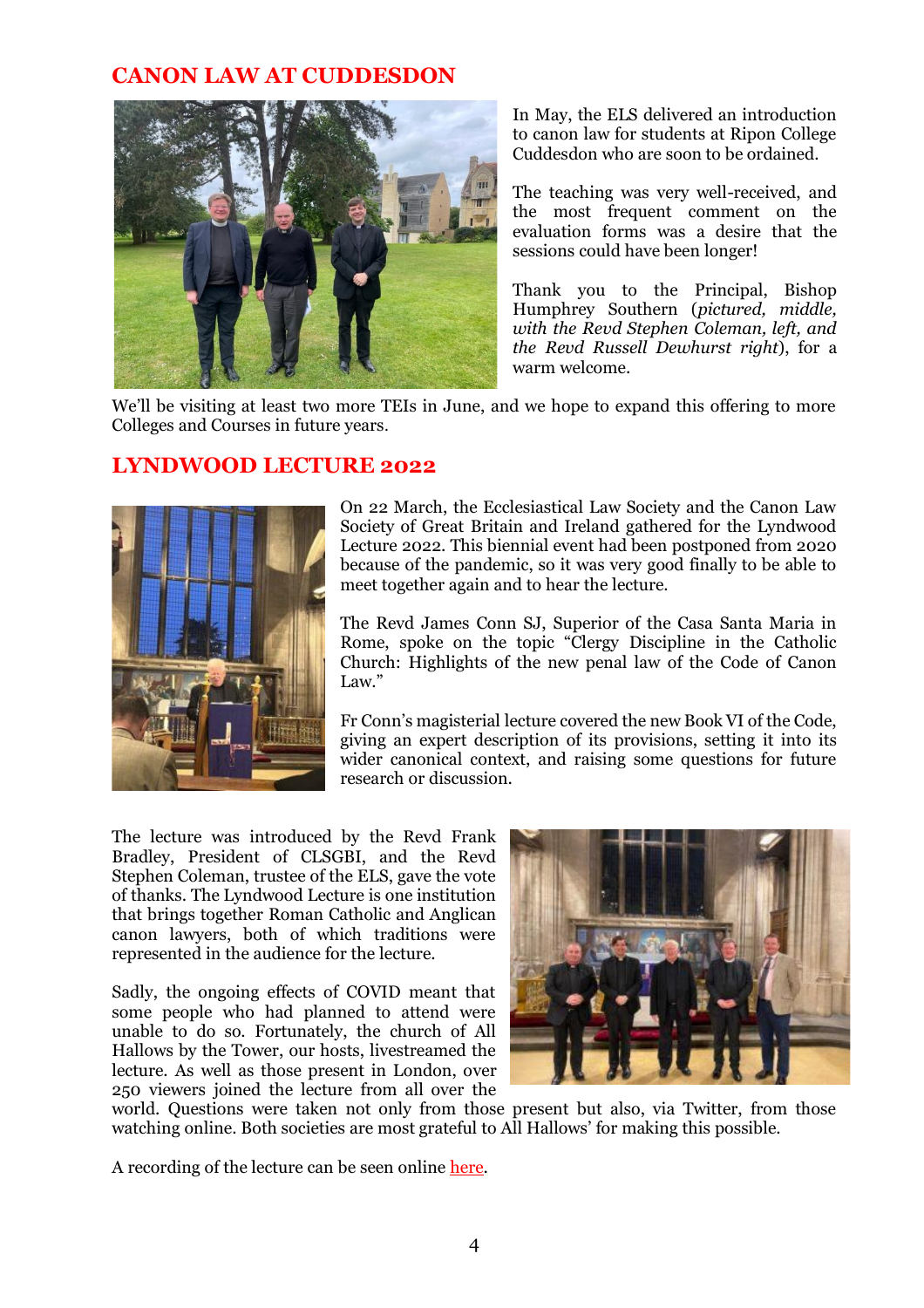# **LEGISLATION UPDATE**

### **Charities Act 2022: implementation**

On 13 April, DCMS published an [implementation plan](https://www.gov.uk/guidance/charities-act-2022-implementation-plan#provisions-of-the-act-expected-to-come-into-force-autumn-2022) for the [Charities Act 2022.](https://protect-eu.mimecast.com/s/KXZGCJ69NcQKjwpcVZhL0?domain=legislation.gov.uk) It expects the following sections to be brought into force in autumn 2022:

- Section 4: Power to amend Royal Charters.
- Section 5: Orders under section 73 of the Charities Act 2011.
- Sections 6 and 7: *Cy-près* powers.
- Section 8: Power of the court and the Commission to make schemes.
- Sections 15 and 16: Ex gratia payments.
- Section 30: Remuneration of charity trustees etc providing goods or services to charity.
- Section 32: Trustee of charitable trust: status as trust corporation.
- Section 36: Costs incurred in relation to Tribunal proceedings etc.
- Part of Section 37: Public notice as regards Commission orders etc.
- Part of Section 40 and Schedule 2: Minor and consequential amendments.

#### **UK COVID-19 Inquiry: terms of reference consultation outcome**

Concerns were raised during the consultation process that the draft terms of reference for the UK COVID-19 Inquiry appeared to make no mention of the impact of restrictions on the manifestation of religion. Baroness Hallett, who is to chair the Inquiry, has recommended that "the impact on the mental health and wellbeing of the bereaved, including post-bereavement support" be included in the final terms of reference.

#### **Reform of charity law in Ireland**

Given that the ecclesiastical boundaries in the island of Ireland do not follow the political boundary, it may be of interest that the Irish Government has published a [Charities](https://protect-eu.mimecast.com/s/aGIHCKrVLur4RW8fv_hsg?domain=gov.ie/)  [\(Amendment\) Bill 2022.](https://protect-eu.mimecast.com/s/aGIHCKrVLur4RW8fv_hsg?domain=gov.ie/) Its purpose is to update existing charity law to improve the ability of the Irish [Charities Regulator](https://protect-eu.mimecast.com/s/tPUrCL9VvuYQz9NcPa6uv?domain=charitiesregulator.ie) to conduct its statutory functions and ensure greater public trust and confidence in the sector.

#### **And from another jurisdiction…**

In May, the Church of Scotland's General Assembly resolved by 274 to 136 to approve changing the current law to enable ministers and deacons to apply to become authorised celebrants for same-sex marriages, with safeguards in accordance with s.9 (1A) of the Marriage (Scotland) Act 1977. Following an initial decision by the General Assembly in 2021, the matter was sent down to presbyteries under the terms of the Barrier Act 1697: 29 presbyteries approved the proposal and 12 voted against. The Legal Questions Committee is to produce guidance to accompany the amended Church law. Further details in the Kirk's [Press Release.](https://protect-eu.mimecast.com/s/UeUnCM8VJh6zn3xsWNjm2?domain=churchofscotland.org.uk)

#### *Thanks as ever go to Frank Cranmer for these useful contributions.*

#### **Faculty Jurisdiction (Amendment) Rules 2022**

A reminder that th[e Faculty Jurisdiction \(Amendment\) Rules 2022](https://www.legislation.gov.uk/uksi/2022/155/made) come into force on 1 July 2022. The [Explanatory Notes](https://www.churchofengland.org/sites/default/files/2022-01/GS%202245X%20FJ%28A%29R%20Exp%20Notes%20-%20final%20for%20Synod%20v2.pdf) produced for General Synod in February include a mark-up of the changes made to the Rules, and the Church Buildings Council has updated guidance on the Church of England [website](https://www.churchofengland.org/resources/churchcare/church-buildings-council/how-we-manage-our-buildings) relating to the new net-zero carbon requirements.